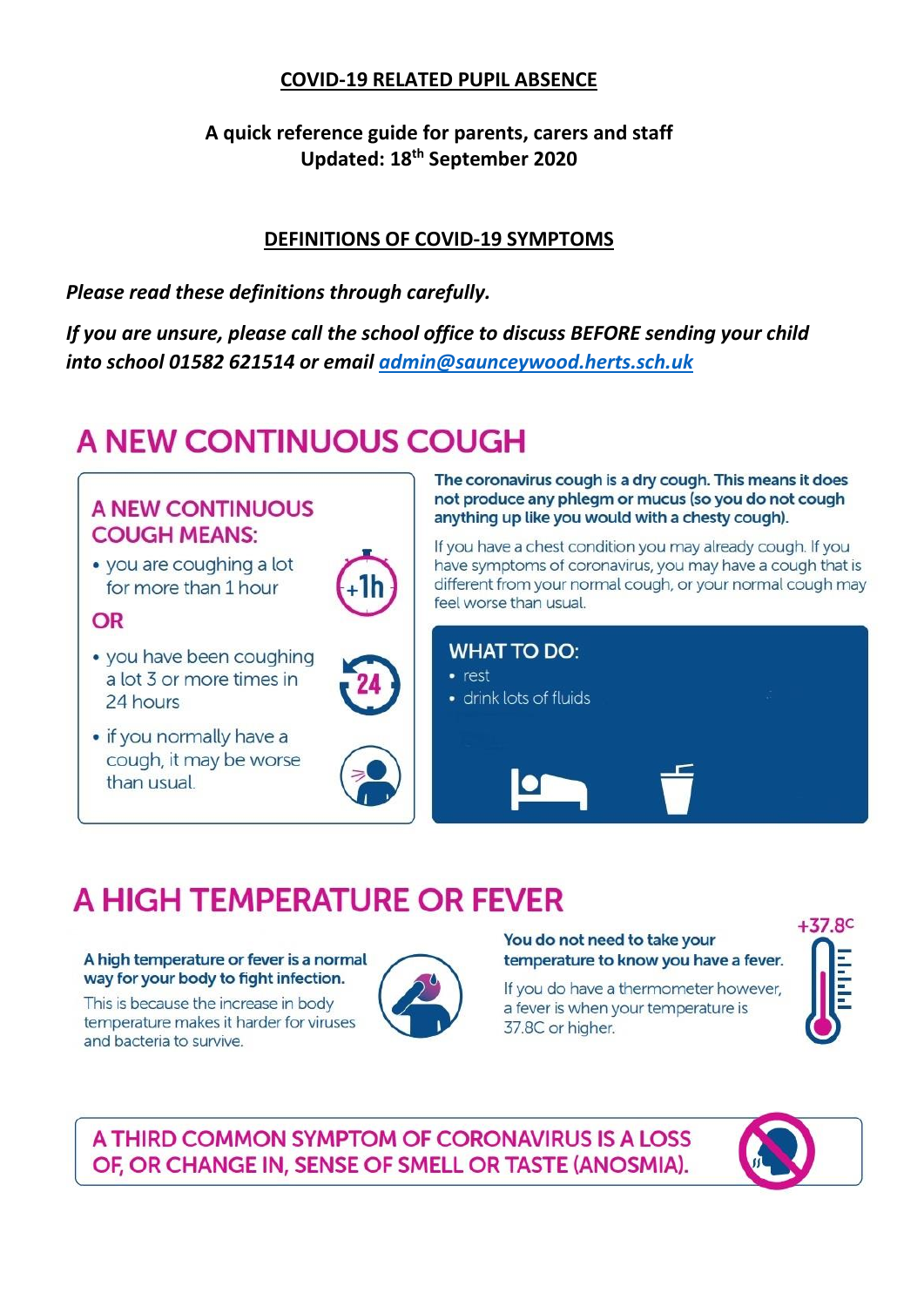#### **SCENARIOS**

**We are updating this list of scenarios as new Government guidance is issued and we come across different individual circumstances. A link to the latest version of this document will be on our school website under Parent Info; Covid Safety at Sauncey Wood, so please check back there regularly:**

**[www.saunceywood.herts.sch.uk](http://www.saunceywood.herts.sch.uk/)**

| What to do if                                               | <b>Action Needed</b>                                                                                                                                                                                                                                                                                                     | Return to school when                                                                                                                                                                                                                                                                                                                                                     |
|-------------------------------------------------------------|--------------------------------------------------------------------------------------------------------------------------------------------------------------------------------------------------------------------------------------------------------------------------------------------------------------------------|---------------------------------------------------------------------------------------------------------------------------------------------------------------------------------------------------------------------------------------------------------------------------------------------------------------------------------------------------------------------------|
| my child has any<br>Covid-19 symptoms                       | - Do not come to school<br>- Contact school to inform us<br>- Self-isolate the whole household. See<br>the image at the end of this document<br>for advice about how long other<br>members of the household should self-<br>isolate<br>- Get your child tested<br>- Communicate with the school about<br>the test result | the test comes back negative<br>or<br>10 days have passed since<br>symptoms began, even if they<br>still have a cough or loss of<br>taste/smell. (These symptoms<br>can last for several weeks.)<br>AND the child feels well.                                                                                                                                             |
| my child tests<br>positive for Covid-19.                    | - Do not come to school.<br>- Contact school to inform us.<br>- Agree an earliest date for possible<br>return (minimum of 10 days).<br>- Self-isolate the whole household. See<br>the image at the end of this document<br>for advice about how long members of<br>the household should self-isolate                     | 10 days have passed since<br>symptoms began, even if they<br>still have a cough or loss of<br>taste/smell. (These symptoms<br>can last for several weeks.)<br>AND the child feels well.                                                                                                                                                                                   |
| my child tests<br>negative.                                 | - Contact school to inform us.<br>- Discuss when your child can come back<br>(same day/next day).                                                                                                                                                                                                                        | the test comes back negative.                                                                                                                                                                                                                                                                                                                                             |
| my child is ill with<br>symptoms not linked<br>to Covid-19. | - Do not come to school.<br>- Contact school to inform us.<br>- Ring on each day of illness.                                                                                                                                                                                                                             | if a child is sick or has<br>diarrhoea, parents should keep<br>them off school for a period of<br>24 hours after the last bout of<br>illness.<br>Parents should use this time to<br>monitor them carefully. If they<br>think they have been sick for<br>reasons such as over-eating,<br>over-exertion etc. then they<br>should bring them back to school<br>the next day. |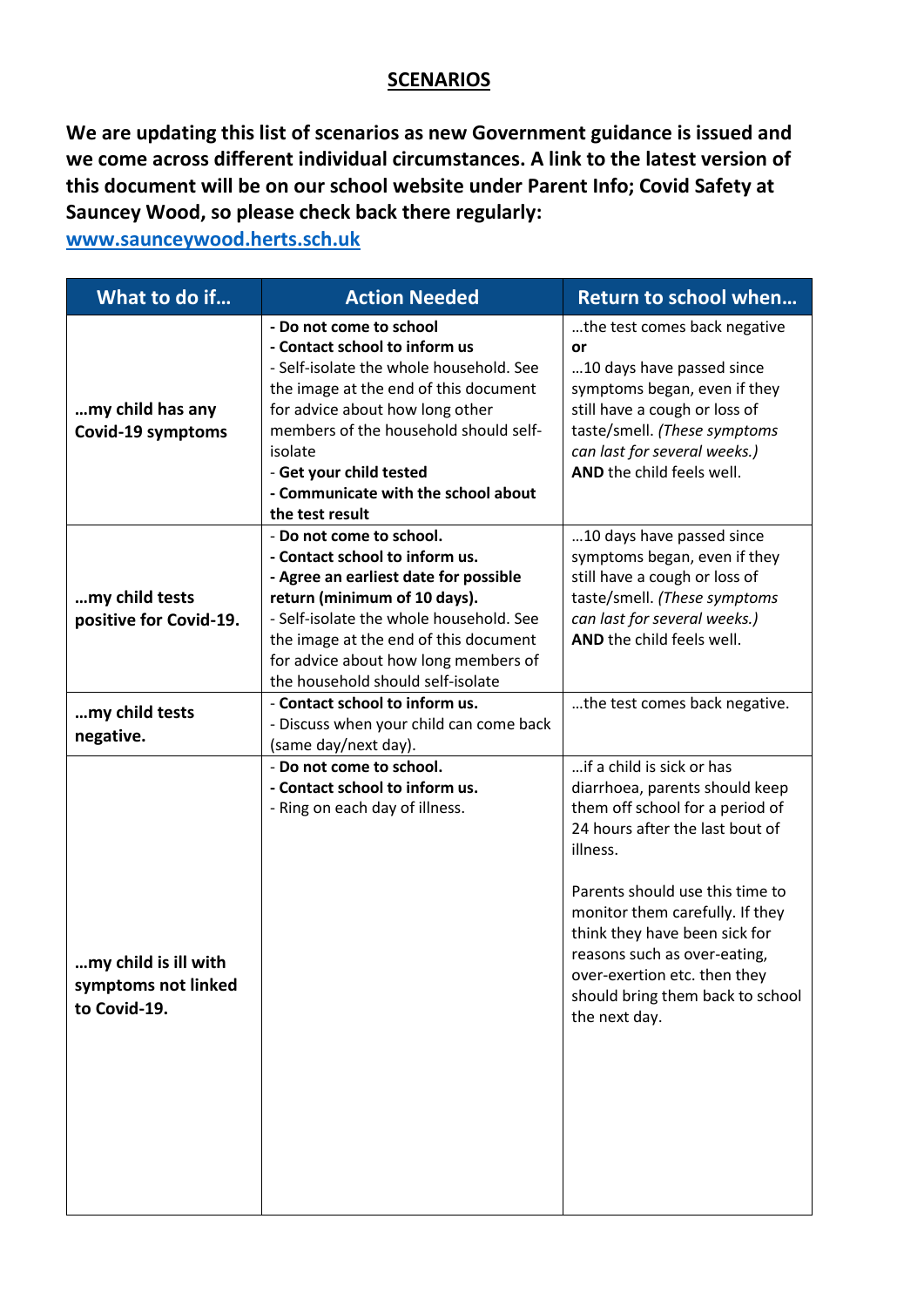| someone in my<br>household has Covid-<br>19 symptoms.<br>someone in my<br>household tests                                                                           | - Do not send anyone from your<br>household to school.<br>- Contact school to inform us.<br>- Self-isolate the whole household.<br>- Household member with symptoms to<br>get a test.<br>- Communicate with the school about<br>the test result.<br>- Do not send anyone from your<br>household to school.<br>- Contact school to inform us.<br>- Agree an earliest date for possible                                 | the test comes back negative<br>ΟR<br>see the image at the end of this<br>document for advice about how<br>long members of the household<br>should self-isolate.<br>see the image at the end of this<br>document for advice about how<br>long members of the household<br>should self-isolate. |
|---------------------------------------------------------------------------------------------------------------------------------------------------------------------|-----------------------------------------------------------------------------------------------------------------------------------------------------------------------------------------------------------------------------------------------------------------------------------------------------------------------------------------------------------------------------------------------------------------------|------------------------------------------------------------------------------------------------------------------------------------------------------------------------------------------------------------------------------------------------------------------------------------------------|
| positive for Covid-19.                                                                                                                                              | return.<br>- Self-isolate the whole household.                                                                                                                                                                                                                                                                                                                                                                        |                                                                                                                                                                                                                                                                                                |
| <b>NHS test and trace</b><br>has identified my child<br>as a close contact of<br>somebody with<br>confirmed Covid-19.                                               | - Do not send the child who has had<br>direct contact to school.<br>- Contact school to inform us.<br>- Agree an earliest date for possible<br>return (minimum of 14 days).<br>- Any other children in your household,<br>who have not had direct contact, can<br>come to school.                                                                                                                                     | the child who has had direct<br>contact has completed 14 days<br>of isolation.                                                                                                                                                                                                                 |
| NHS test and trace<br>has identified a<br>household member<br>(other than my child)<br>as a close contact of<br>somebody with<br>symptoms or<br>confirmed Covid-19. | - The household member must self-<br>isolate for 14 days.<br>- Child can continue to attend school.                                                                                                                                                                                                                                                                                                                   | child can continue to attend<br>school.                                                                                                                                                                                                                                                        |
| a sibling attending<br>another school has<br>been sent home to<br>self-isolate due to<br>there being a positive<br>case in their school.                            | - Sibling at other school must self-<br>isolate for 14 days.<br>- Child at Sauncey Wood can continue to<br>attend.                                                                                                                                                                                                                                                                                                    | child at Sauncey Wood can<br>continue to attend school.                                                                                                                                                                                                                                        |
| my child has<br>travelled abroad from<br>a country or territory<br>that is NOT on the<br>exempt list of<br>countries.                                               | If returning from a destination where<br>quarantine is needed*:<br>- minimum of 14 days self-isolation for<br>all those who travelled.<br>- contact school to inform us you are<br>back in the country and we will agree an<br>earliest date for possible return to<br>school.<br>- Self-isolate the whole household.<br>*Foreign, Commonwealth &<br>Development Office (FCDO) - for up to<br>date travel information | the quarantine period of 14<br>days has been completed.                                                                                                                                                                                                                                        |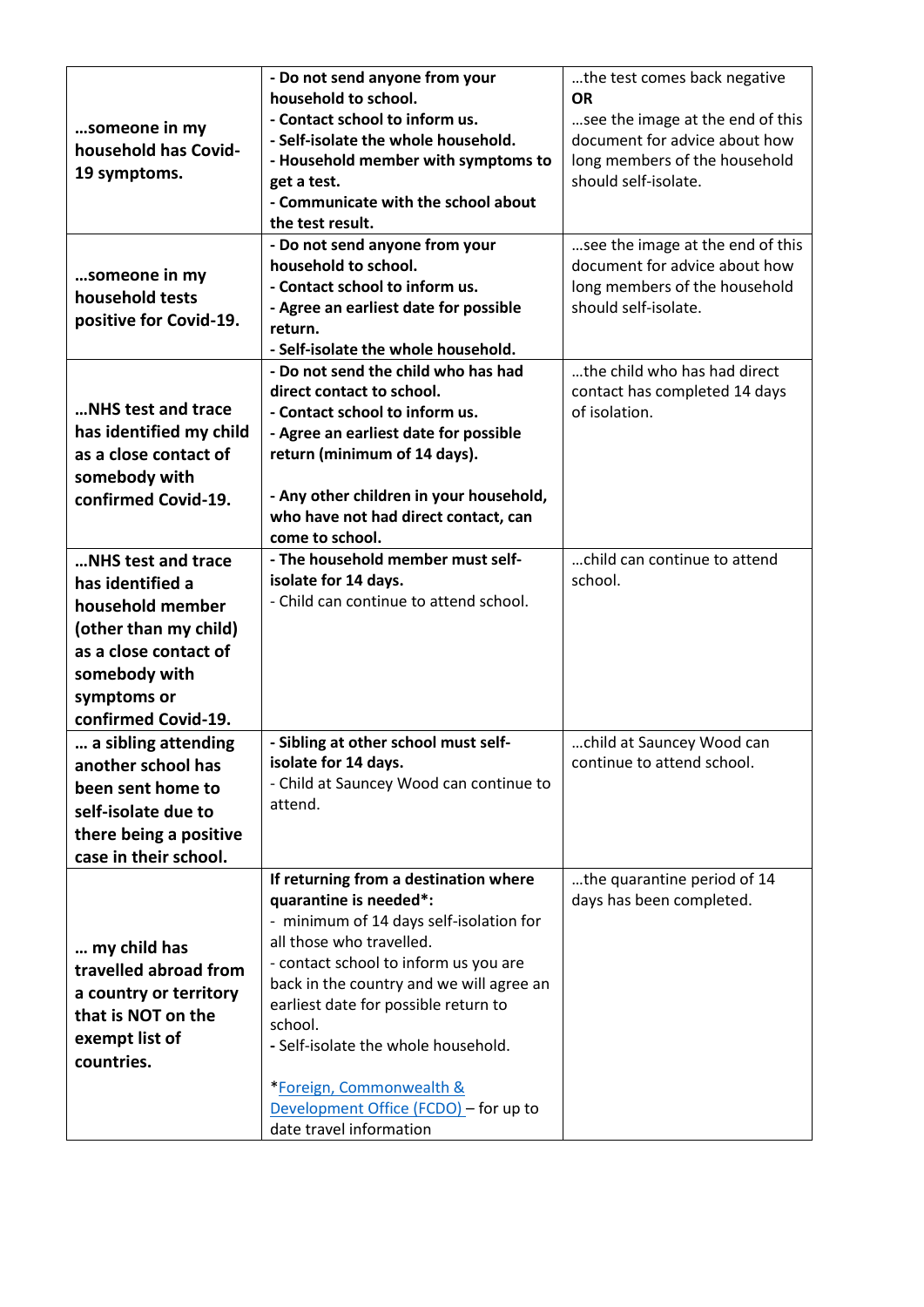|                          | If returning from a destination where                                     | you have informed the office      |  |  |
|--------------------------|---------------------------------------------------------------------------|-----------------------------------|--|--|
|                          | quarantine is NOT needed:                                                 | of your return to the UK.         |  |  |
| my child has             | - Check the current Exempt countries                                      |                                   |  |  |
| travelled abroad from    | and territories list to confirm the country                               |                                   |  |  |
| a country or territory   | you have travelled from or through is on                                  |                                   |  |  |
| that IS on the exempt    | the exempt list.                                                          |                                   |  |  |
| list of countries.       | - Ring school to inform us you have                                       |                                   |  |  |
|                          | returned to the UK and agree a return                                     |                                   |  |  |
|                          | date to school.                                                           |                                   |  |  |
|                          | - As long as you do not have / have not                                   | child can continue to attend      |  |  |
|                          | had symptoms in the last 14 days, your                                    | school.                           |  |  |
| I have travelled from    | child can continue to attend school.                                      |                                   |  |  |
| a country that requires  | - The person who has travelled MUST                                       |                                   |  |  |
| us to quarantine (but    | NOT leave the house, including to do                                      |                                   |  |  |
| my child didn't travel). | pick-ups and drop offs (please contact                                    |                                   |  |  |
|                          | school if you need support getting your                                   |                                   |  |  |
|                          | child to school).                                                         |                                   |  |  |
|                          | - Do not come to school.                                                  | school inform you that            |  |  |
| we have received         | - Contact school to inform us.                                            | restrictions have been lifted and |  |  |
| medical advice that      | - Shield until you are informed that                                      | your child can return to school   |  |  |
| my child must shield.    | restrictions are lifted and shielding is                                  | again.                            |  |  |
|                          | paused again.                                                             | you receive medical advice that   |  |  |
|                          |                                                                           | your child may return to school.  |  |  |
|                          | - Child must not come to school.                                          | school inform you that the year   |  |  |
| my child's year          | - Support your child at home with                                         | group bubble will be reopened.    |  |  |
| group bubble is closed   | remote education provided.                                                |                                   |  |  |
| due to a Covid-19        | - Your child will need to self-isolate for                                |                                   |  |  |
| outbreak in school.      | 14 days.                                                                  |                                   |  |  |
|                          | - Other siblings, in other year groups,<br>may continue to attend school. |                                   |  |  |
|                          | If you are not able to get a test, your                                   | the child has completed 14        |  |  |
|                          | child and anyone they live with must                                      | days of isolation.                |  |  |
|                          | stay at home and self-isolate for 14                                      |                                   |  |  |
| I am unable to get a     | days.                                                                     |                                   |  |  |
| test for someone in      |                                                                           |                                   |  |  |
| the household who        | Anyone in your support bubble must                                        |                                   |  |  |
| has symptoms             | also stay at home.                                                        |                                   |  |  |
|                          |                                                                           |                                   |  |  |
|                          |                                                                           |                                   |  |  |
|                          |                                                                           |                                   |  |  |